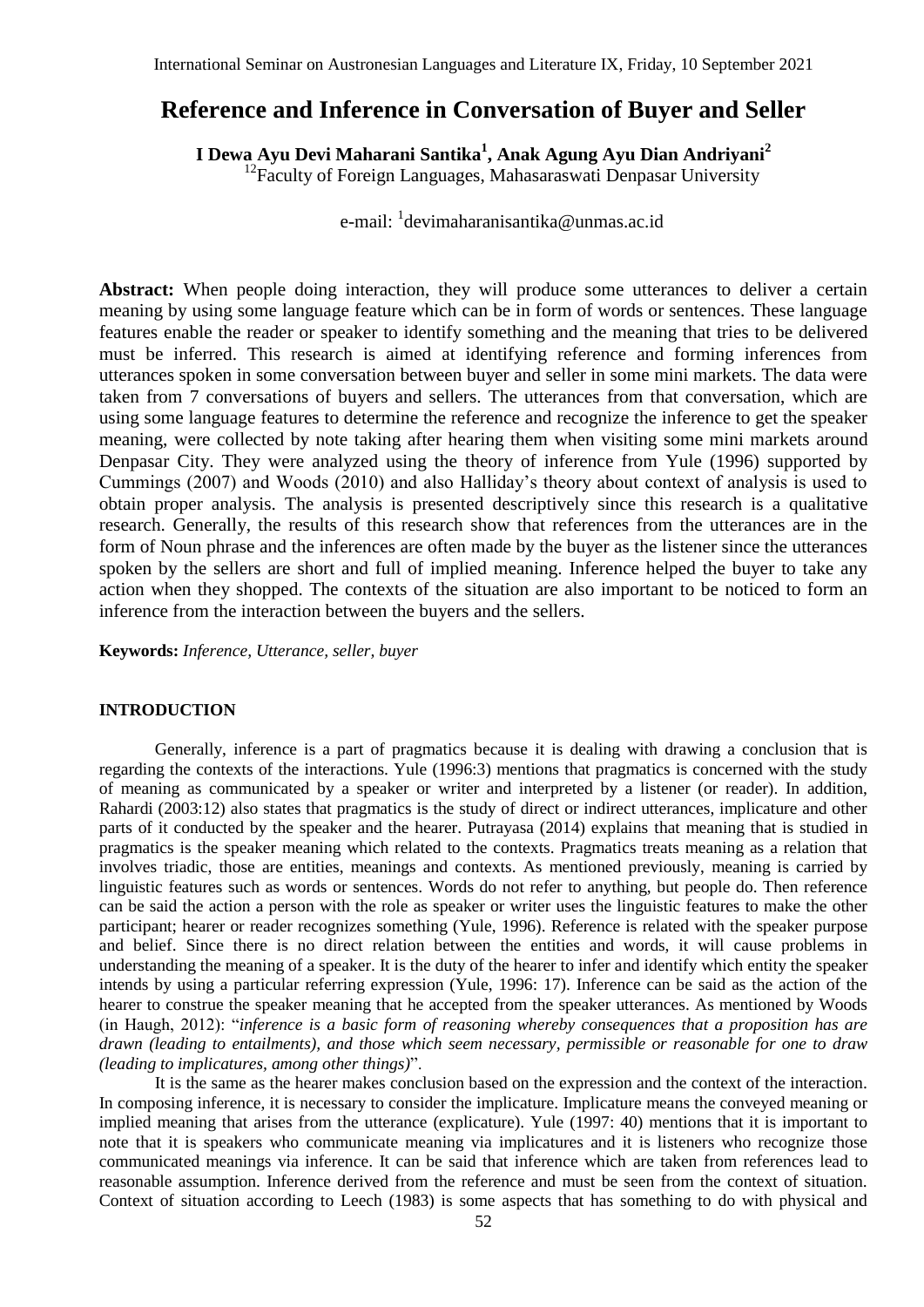social environment of a utterance. Context is also the knowledge that is mastered by the speaker and the hearer, therefore it is facilely for the hearer to interpret the speaker meaning. Halliday and Hasan (1983) mention that the context of situation is the environment in which meanings are being exchanged.

There are some studies found about reference and inference. First is Reference and inference in *wangsalan sindenan* (tradisional rhymes from Java) by Wijoyanto (2017). He analyzes the connection between reference and inference in wangsalan is the meaning of wangsalan as well as the answer to the puzzle from wangsalan. The relations of reference and inference he focuses in the article are relation of form, content and pragmastylistic function of wangsalan. He found that in term of form, the relation built from phonetic and lexical. In term of content, the relation is in the form of conceptual and associative. The last, in term of pragmastylistic function, he found there is relation of aesthetic and illocution function. Second study is from Alvina, Charlina & Rumadi (2017) about inference in the collection of short stories reading Hang Jebat. They found that there are some types from inference found from the data, those are deductive inference, elaborative and conversation inference.

To make it different from the previous studies, this study however, tries to see the reference and inference from daily conversation, which happen in mini markets. Many store keepers or seller speak short sentence in responding buyer response, but in the other hand, they have to use extended sentences to explain about the promo or special offers of their store to buyers. From the seller utterances, buyer often have to make inferences to understand what is the intents of their utterances as well as get the information that the buyers need. Notice of this phenomenon, this research then conducted to analyze the references and inferences in deductive type that can be used and made according to the buyer and the seller utterances.

#### **METHOD**

The data of this research were taken from several mini markets around Denpasar. They were collected by observation, recording and note taking after visiting the mini markets and hearing some utterances spoken there by the buyer and the seller. It is not always a conversation, but also just monologs spoken by the seller. Some utterances that can be the premises to form an inferences are selected from those conversations. After collected, the data were analyzed by using theory of Inference from Cummings (2007) and Woods (2010) and supported by theory of contexts of situation from Halliday & Hasan (1983). Analysis is presented descriptively therefore this research is a qualitative research.

# **RESULT**

Reference according to Yule (1996) the purpose of speaker which expressed with referring expressions to make the listener can get the point of the discourse. The reffering expressions usually in the form of proper noun, definite and indefinite noun (using 'the' or 'a'/'an'), and pronouns. The successful reference is determined by the choice of expression and the ability of the listener to infer. Inference according to Cummings (2007) is divided into 3: deductive, elaborative and conversation Inference. This research is only focusing on Deductive Inference. Deductive Inference deals with semantical meaning. It can be gained from logical deductive norm and from lexical item of semantical meaning. According to Woods (in Haugh, 2012) Deductive inference is generally considered monotonic although the former can also be considered non-monotonic, when considered from the perspective of soundness as opposed to validity. Monotonicity refers to the property of inferences whereby the addition of new information does not reduce the set of what is known. It means Monotonic is an inference that is made does not change even though there is an additional information or premise. Non-monotonicity, on the other hand, refers to inferences where their present reasonability may be lost upon the addition of new information. It can be said non-monotonic is an inference which might be change from the first form because of the addition of a new information. This Inference is divided into two major types, those are Direct Inference; which deduced from one premise. The inference should not be wider. Indirect Inference; which taken from two premises. The process of drawing the conclusion forms a new proposition based on the previous proposition.

The data were 7 utterances that were mostly spoken in some mini markets that were visited. Those are divided into 2 types of Deductive Inference; Direct and Indirect Inference. Four data are short conversations between buyer and seller or vice versa; These belong to Indirect Inference and the remain data are monolog spoken by sellers; these belong to Direct Inference.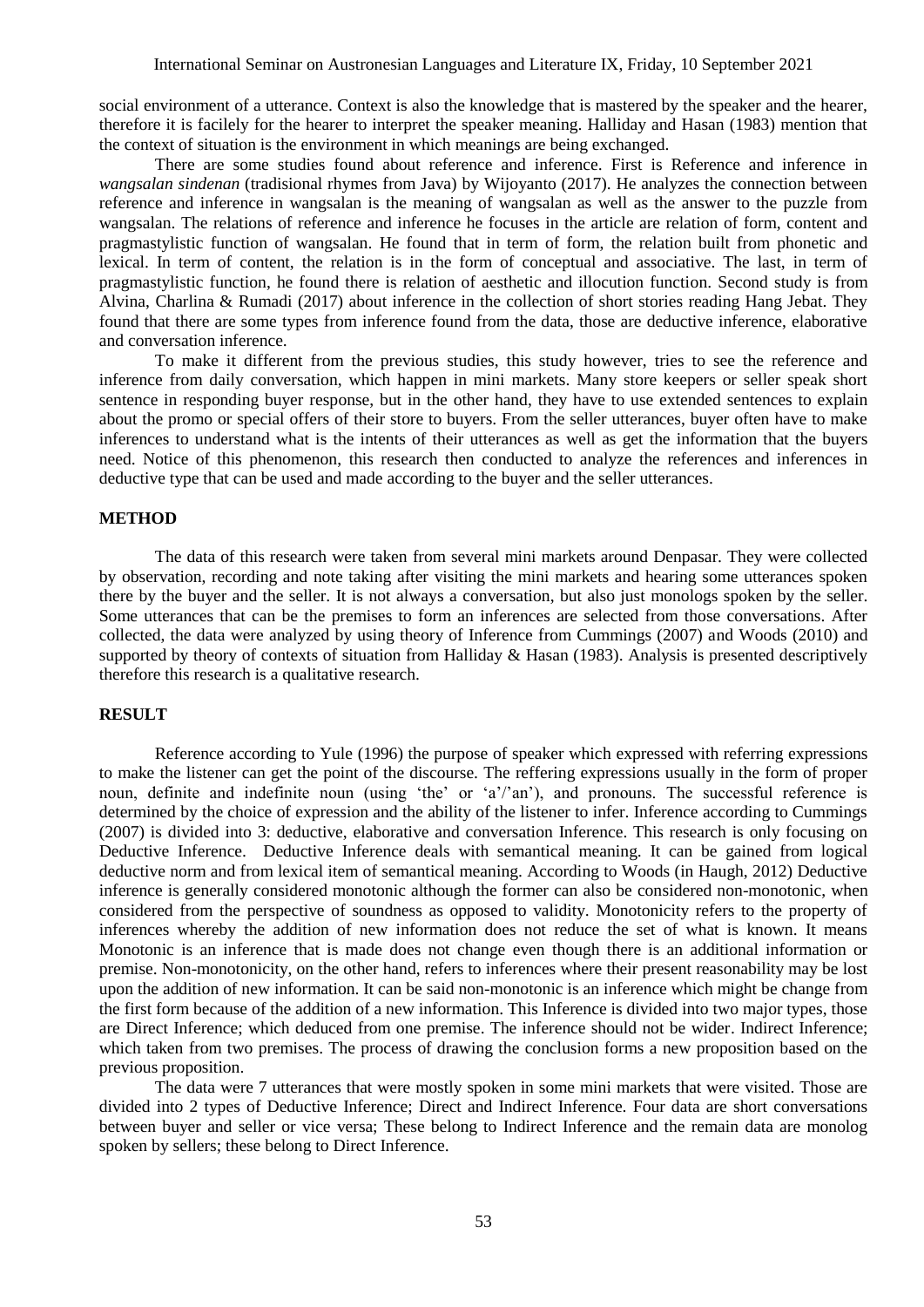#### **DISCUSSION**

### **Direct Inference**

Direct Inference means the inference is taken from one premise (Cummings:2007) and the inference that can be made should not be wider than what is drawn by the premise. The utterances taken as the data here is spoken by the sellers, and the hearers are only responding by nodding, saying no or expression 'oh'.

# Data 1:

Seller: *mau tebus murahnya bu? Sedang ada promo untuk belanja diatas 50rb, 10 rb untuk produk – produk ini.* (would you like to have the special price, Ma'am? We are having promotion, if you shop more than 50 thousand rupiah you can buy these products for only 10 thousands rupiah each.)

The language features use here are *tebus murahnya* (have special price) and *produk-produk ini* (this product). They are definite noun phrases, since these expressions do not mention what the real objects are. These become the references spoken by the speaker. It helps to build the direct inference because the sentence consists of one premis. The field of this utterance is in the cashier when the buyer paid for the product she took, the tenor is the buyer (as hearer) and the seller (as the speaker) and the mode is the seller in this utterance explained about special product that can be purchased if the buyer shops more than 50 thousand Rupiah. The first premis is actually on the utterance "*mau tebus murahnya, bu*?" but it can help to make an inference: the buyer had shopped with the total price more than 50 thousand rupiah. Additional information on the utterance "*ada promo untuk belanja diatas 50rb, 10 rb untuk produk – produk ini",* as what is meant by Monotonical inference will just add another inference that can be made, that is The buyer can pay only 10 thousand rupiah for some products which are displayed in the cashier table.

# Data 2:

Seller: *Sekarang sweetynya promo, hanya 60 rb untuk ukuran L dan XL saja*. (For now, the Sweety is on special price, It is only 60 thousands rupiah for size L and XL).

The language feature as the referring expression in data 2 is 'sweety'. It is a baby diaper product. The word is a proper noun, because it mentions direct object intended. This utterance consisted of one premis only, then it is a direct inference. This spoken when the buyer took the product called Sweety in the store, which is considered as the field. The tenor of this utterance is from the seller and the buyer. Since this utterance spoken for informing special price of the product, this can be explained as the Mode. Observing from the context of situation mentioned above, the inference that can be taken from the reference above is the other Size from Sweety product is in normal prize.

#### Data 3:

Seller: *Ini hanya untuk belanja diatas 100rb, bu. Ibu bisa memilih produk yang tersedia sebagai hadiahnya*. (These are only for purchasing above 100 thousand rupiah, Ma'am. You may choose the available product as the gift.)

Similar with data (1), data 3 is also spoken in in the cashier (the field) by the seller to the buyer (tenor) and it is about informing a product that the buyer can have if purchasing there with the total price 100 thousands rupiah (mode). The indefinite article *ini* (these) is the referring expression. It refers to certain products which become a prize after purchasing more than a hundred thousand rupiah. This premise can be the basic of producing an inference that is The products pointed by the buyer are not for purchased.

### **Indirect Inference**

As stated by Cummings (2007), Indirect inference is taken from two premises. The previous propositions can help to drawn a new proposition.

Data 4: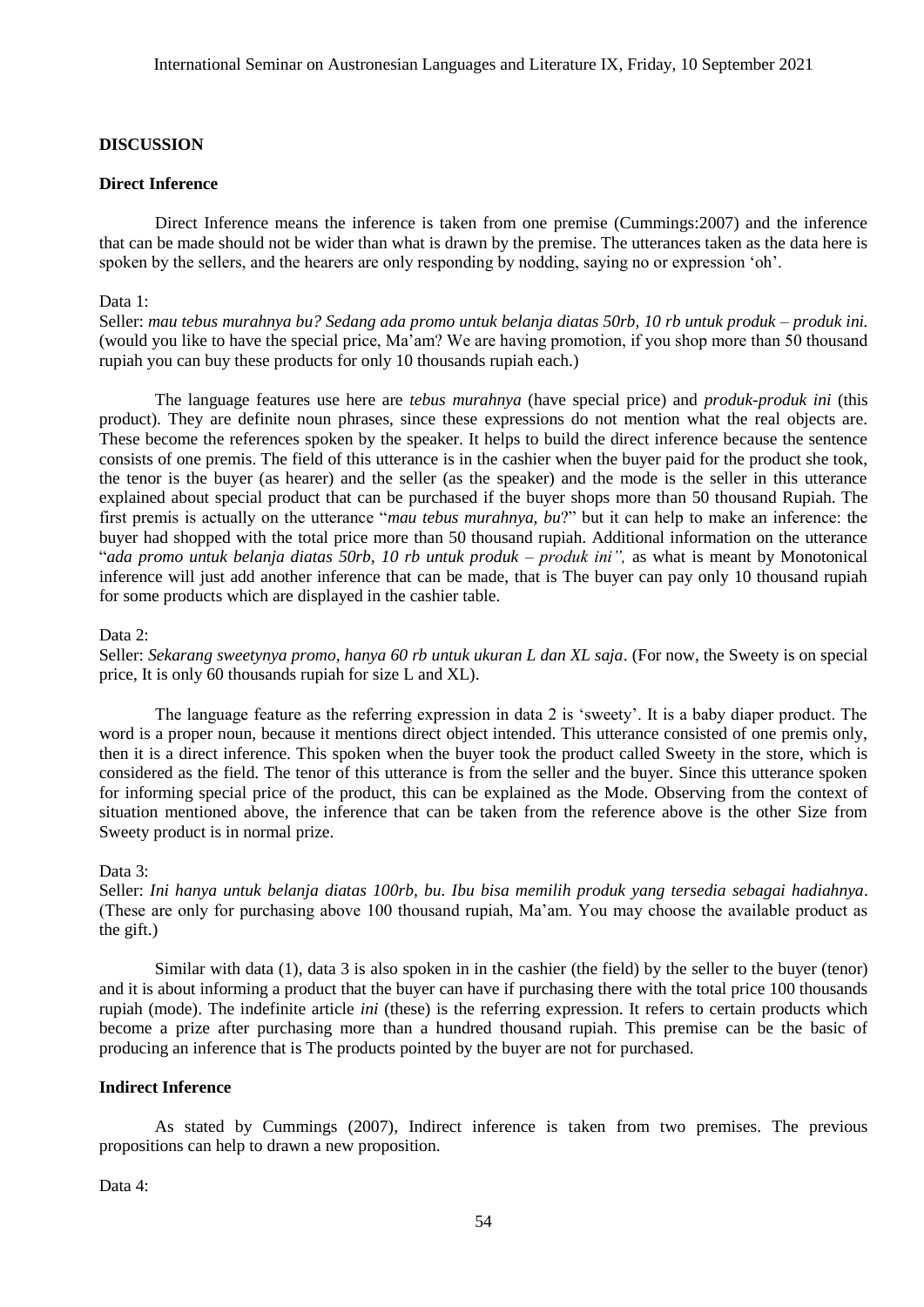Buyer: *Mas, bayar bpjs*. (Excuse me, I would like to pay BPJS) Seller: *Jaringannya sedang terganggu, pak* (The network is in trouble, Sir)

This conversation happened in the cashier (as the field) where the buyer and seller had conversation (as the tenor) about paying an insurance platform (as the mode). The referring expression is on the utterance *BPJS* and –*nya* which refers to network of *BPJS* website. Therefore, with the referring expression, the context of situation and the premises above can form the indirect inference that is the buyer couldn't pay the insurance platform in the store, due to the network problem.

Data 5:

Buyer: *Rinsonya sebelah mana, mbak?* (Where is the Rinso, Miss) Seller: *Hanya ada Daia sama super ekonomi aja, bu* (There are only Daia and Super Ekonomi available)

The first referring expression is proper noun: *Rinso*, and then in the next utterance there are *Daia* and *Super ekonomi*. These are some detergent products. The contexts of situation contained in the utterances above are the field; in the store, the tenor; between the buyer and the seller, and the mode is the utterances spoken to ask information about certain product. Therefore, the inference can be made from the references and these two premises after perceiving the contexts of situation, that are This store ran out of stock of one of the product, that is Rinso.

#### Data 6:

Customer: *ATM nya error ya, mas*? (Is this machine error?) Seller: Udah *dari waktu ini petugasnya dipanggil, tapi ga datang – datang*. (We've called the maintenance staff couple days before, but there is no one comes)

The reference is to talk about the *ATM* machine in the store. It uses referring expression *–nya* which refers to the machine. Data 6 consists of utterances about the usage of ATM Machine which is considered as The Mode. They are spoken by a customer (since he was just going to use the machine not for shopping) and the seller; this is the part of Tenor. The situation happened (The Field) in the store where the machine placed. This context of situation helps to make an inference from those premises, that are the ATM machine was broken and could not be used until it fixed.

#### Data 7:

Buyer: *Aqua galonnya 1, Mas*. (I want to buy 1 gallon of Aqua (mineral water product)) Seller: *Galonnya di bawa ke dalam, ya pak*. (Please bring the container (of the mineral water) inside, Sir)

The reference used referring expression a proper noun *gallon* as the container of the mineral water product mentioned. These utterances can act as the premises to draw an inference. The contexts of situation that should be observed are the field; these utterances spoken in front of the cashier, the tenor; they were spoken by the seller and the buyer, and the mode; the utterances were spoken to purchasing a mineral water with certain size of container. Therefore, the inference that can be made from the utterances above is the store provided the mineral water (Aqua).

#### **CONCLUSION**

The references of the data above mostly use proper nouns. These nouns are considered as referring expression which help to build an inference. Inference can be made from one premise and also more than one premises. This will help the listener to understand the speaker meaning accordance to their background knowledge. The contexts of situation are important to be noticed because it helps to draw an inference from certain utterances which mostly come from short expressions together with the knowledge comprehended. By using reference in producing an inference from the utterances spoken by the seller, the buyer can take a proper action for their shopping.